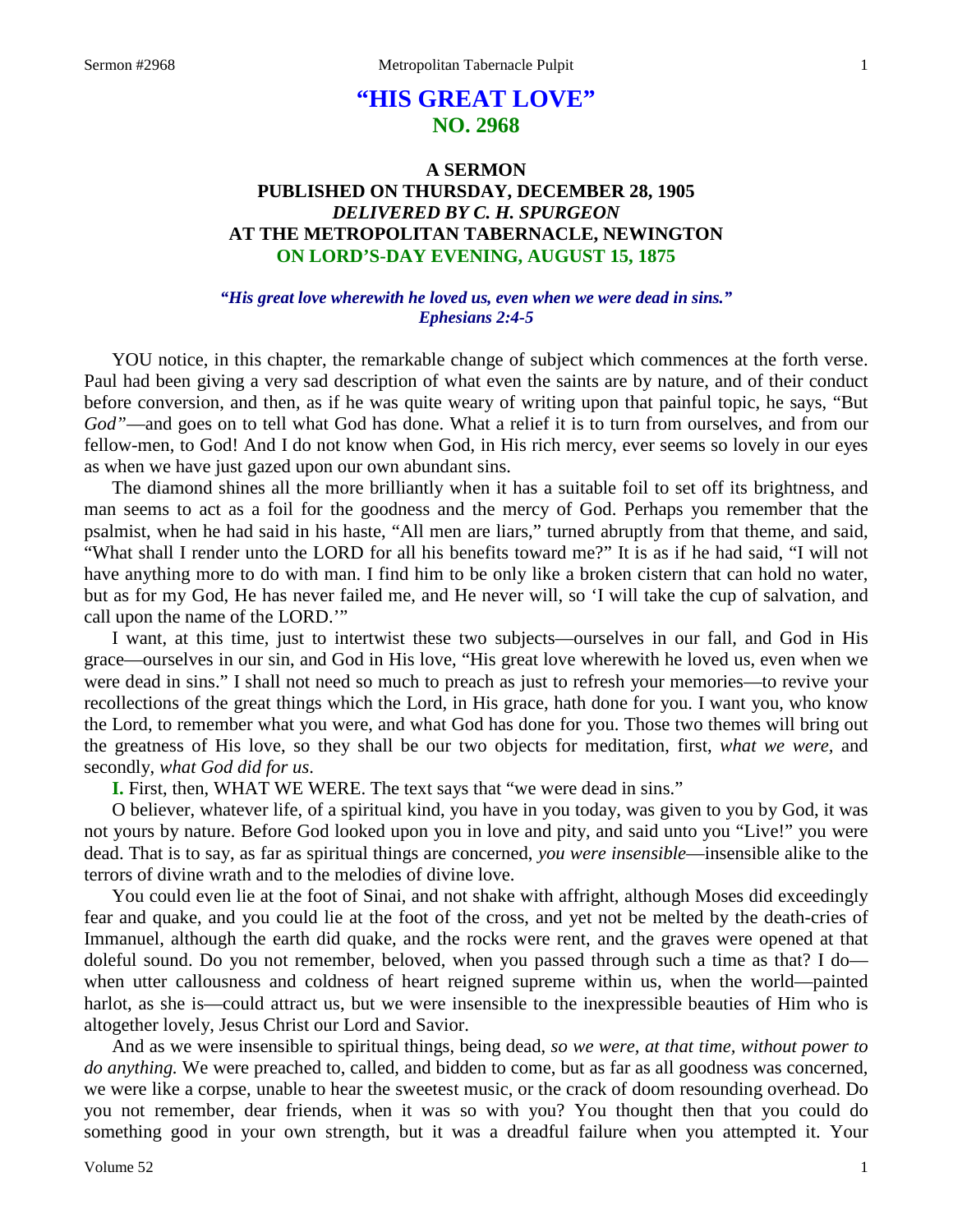resolutions, when you got as far as resolving, all fell to the ground, for you were, in the emphatic words of Paul, "without strength," Yes, you were insensible and powerless.

And what is worse still, we were then *without will or desire to come to God*. We had no disposition to move towards the Lord, no aspirations after holiness, no longing after communion with our Creator. We loved the world and were content to fill our treasury with its paltry pelf, this seemed to be the only portion for which we cared. If we could have become rich, and increased with goods, we should have said, "Soul, take thine ease; there is nothing more for thee to desire."

That was our state by nature, we were dead. And did the Lord love us then, when there was nothing whatever in us to commend us to Him—nothing by which we could possibly rise into a condition that would be estimable in His sight? Did He love us then? Yes, He did, and there must have been surprising grace in that "great love wherewith he loved us, even when we were dead in sins."

While we were dead as to spiritual things, *there was, alas! a life in us of another kind*. If you read the chapter from which our text is taken, you will find that the dead people are described as walking. They were walking corpses—a strange commingling of metaphors, and yet most certainly true with regard to all ungodly men. They are dead to goodness, but as for the evil within them, how full of life it is! The devil within them and the flesh within them and the flesh within them were active enough. And as the corpse gives forth corruption, and fills the tomb with putridity, so did our sin continually give forth evil emanations which must have been most nauseous to God, yet notwithstanding all this, "he loved us, even when we were dead in sins."

Let me just mention some of the unlovely and unlovable things which God saw in us while we were in that dead state. One of the last was this, *we were ungrateful*. It is very difficult to continue to love ungrateful persons. If you seek to do them good, and yet you receive no thanks from them—if you persevere in doing them good, and yet still, for all that, they are unkind to you—it is not in flesh and blood to continue still to love them.

Yet, my brethren and sisters in Christ, what ingratitude to God was in our hearts once! What favors the Lord bestowed upon us—not merely daily bread and temporal blessings, but there were real spiritual gifts of His grace presented to us, yet we turned our backs upon them all, and worse still, we turned our backs upon Him who gave them to us. How sad it is that many people live, year after year, without ever recognizing the God who gives them so many mercies and blessings! Perhaps, now and then, there is a "thank God!" just uttered in idleness or as a compliment, but there is no heart in it.

The ingratitude of some of us was greater even than that of others, for we were born of godly parents, we were nurtured in the home of piety, we heard scarcely a sound in our infancy that was not mingled with the name of Jesus, and yet, as we grew up, these very things we regarded as restraints, and sometimes we wished that we could do as other people's children did, and half regretted that we had godly friends who watched so carefully over our conduct. The Lord might have said to us, "I have done so much for you, yet you exhibit no gratitude, I will therefore leave you, and give these favors to others," but in His great mercy, He did not act like that although we were so ungrateful.

What is even worse, *we were complaining and murmuring*. Do you not remember, in your unconverted state, my friend, how scarcely anything seemed to please you? This thing happened quite contrary to your wishes, and that was not at all to your mind, and the other was not according to your notion of what should be. The prophet Jeremiah asked, "Wherefore doth a living man complain?" But we seemed to ask, "Why should we leave off complaining?" We murmured against the Lord notwithstanding the great mercies that He gave to us, we rebelled against Him, and waxed worse and worse.

It is a difficult thing for us to love a murmurer. When you try to do a man good, and he only grumbles at what you do for him, you are very apt to say, "Very well, I will take my favors where they will be better appreciated." But God did not act like that towards us, "His great love wherewith he loved us" was not to be turned away from us even by our murmurings and complainings.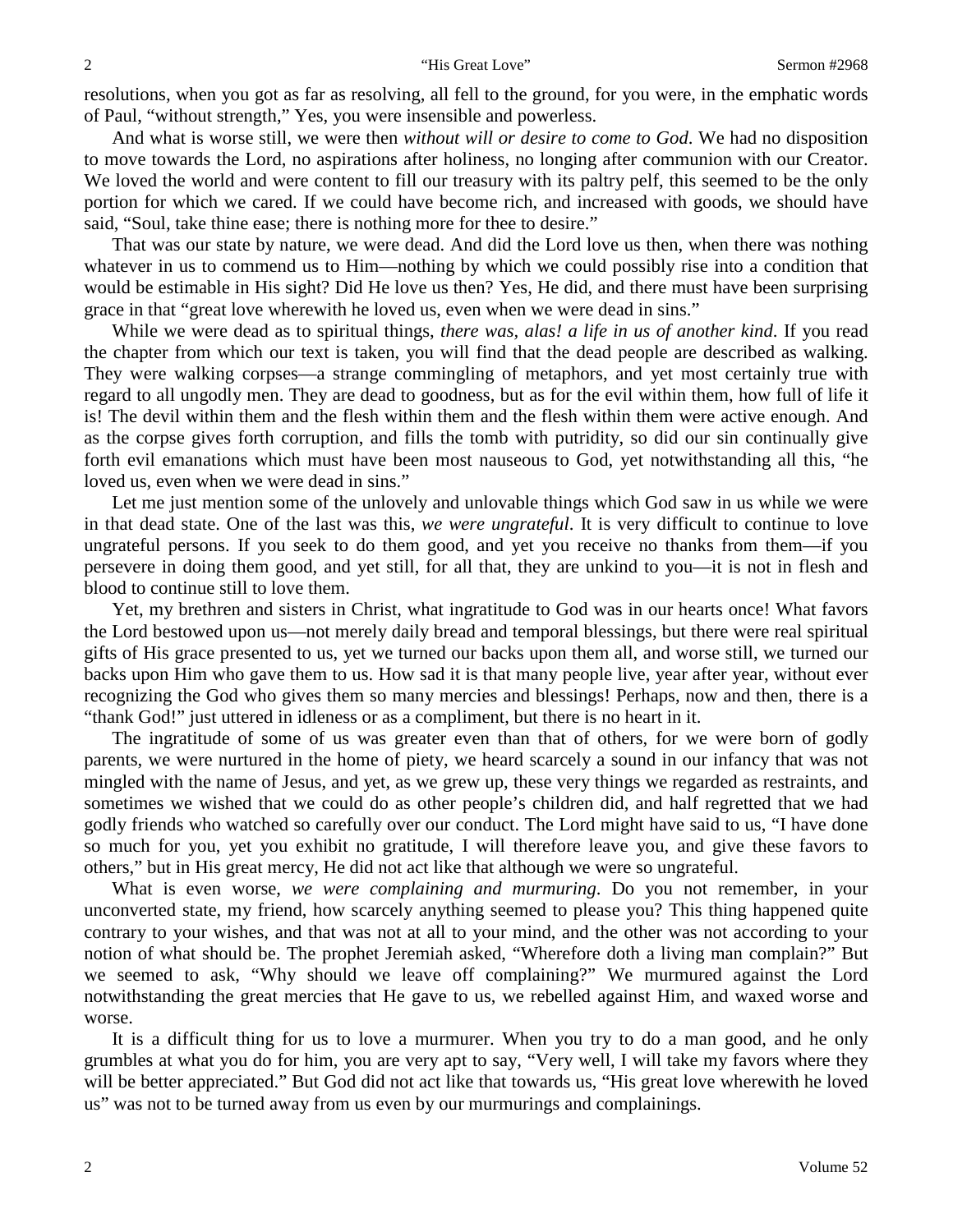#### Sermon #2968 **Sermon #2968** "His Great Love" 3

And all that while, dear friends, *we were trifling with spiritual things.* Like those people mentioned in the parable who, when they were invited to the marriage feast, "made light of it," so did we. We were warned to escape from hell, but it seemed to us like an idle tale. We were bidden to seek after heaven, but we loved the things of this world too well to barter them for joys unseen and eternal. We were told that "Christ Jesus came into the world to save sinners," and it seemed to be a story that we had heard so often that we called it "a platitude."

We were adjured to lay hold on Christ, and to find eternal life in Him, but we said, "Perhaps we will tomorrow," proving that we did not care about it, but would make God wait at our beck and call when it should be convenient for us. You know that, if a man is in an ill state of health and you, as a doctor, go to help him, but he merely laughs at his illness, and says that he does not care about it, you are very apt to say, "Then, why should I care? You are sick, and I am anxious to heal you, but you say that you do not care to be healed. Very well then, I will go to some other patient who will entreat me to use my best skill on his behalf, and who will be grateful to me when I have used it."

But the Lord did not act like that with us. Notwithstanding our trifling, He was in earnest, He meant to heal our soul-sickness, and He did heal it. Determined to save us, He would not heed the rebuff of our carelessness and callousness, but still persevered in manifesting toward us that "great love wherewith he loved us, even when we were dead in sins."

To make the deformity of our character still worse—*we were all the while proud*—as proud as Lucifer. We had not any righteousness of our own, yet we thought we had. We were far off from God by wicked works, yet we stood before Him, like the Pharisee in the temple, and thanked Him that we were not as other men! We were quite content, though we had nothing to be content with. We were "wretched, and miserable, and poor, and blind, and naked," yet we said that we were "rich, and increased with goods, and had need of nothing." As for shedding penitential tears, we left that work to those who had sinned more deeply than we had, for we imagined that we had kept all the commandments from our youth up. Thus, we despised the Savior because we exalted ourselves.

We thought little of Christ because we thought much of ourselves. And so, in our pride, we dared to strut before the eternal throne as if we were some great ones, though we were but worms of the dust. I think that it is one of the most difficult things in the world to love a proud man. You can love a man, even though he has a thousand faults, if he is not proud and boastful, but when he is very proud, human nature seems to start back from him, yet God, in His "great love wherewith he loved us, even when we were dead in sins," loved us although we were proud, and loved us out of that sinful state.

If worse could be, there was something even worse than pride in us, for *we were deceptive* as well as proud. "No," says one, "surely you cannot truthfully lay that to our charge." Well, I have to confess that it was so with myself. I remember that, when I was ill, I said that, if God would only spare my life, I would live so differently in future, but my promise was not kept, though God did spare my life. Often, after a stirring sermon, I have sought a place where I could weep in secret, and I have said, "Now will I be decided for the Lord," but it was not so.

Oh, how many times have we broken the promises and vows we made unto the Lord! Child of God, before your conversion, how many vows and covenants you made, yet your goodness was like the morning cloud or the early dew, which soon passes away. Who can love one who is not to be trusted? Yet God, in "his great love wherewith he loved us, even when we were dead in sins," loved us while we so many times deceived him.

These things which I have mentioned, have appertained to all the children of God, but there are some of them whose sins have been even greater than these. I ask every converted man here just to look through his own biography. Some of you were, perhaps, converted while you were young, and so were kept from the grosser sins into which others fall, but there were some who were suffered to go into drunkenness, or into uncleanness and all manner of iniquity. God has forgiven you, my brother, and has washed all that evil away in the precious blood of Jesus, but you feel that you can never forgive yourself. I know that I am bringing some very unhappy memories before you, of which you say, "Would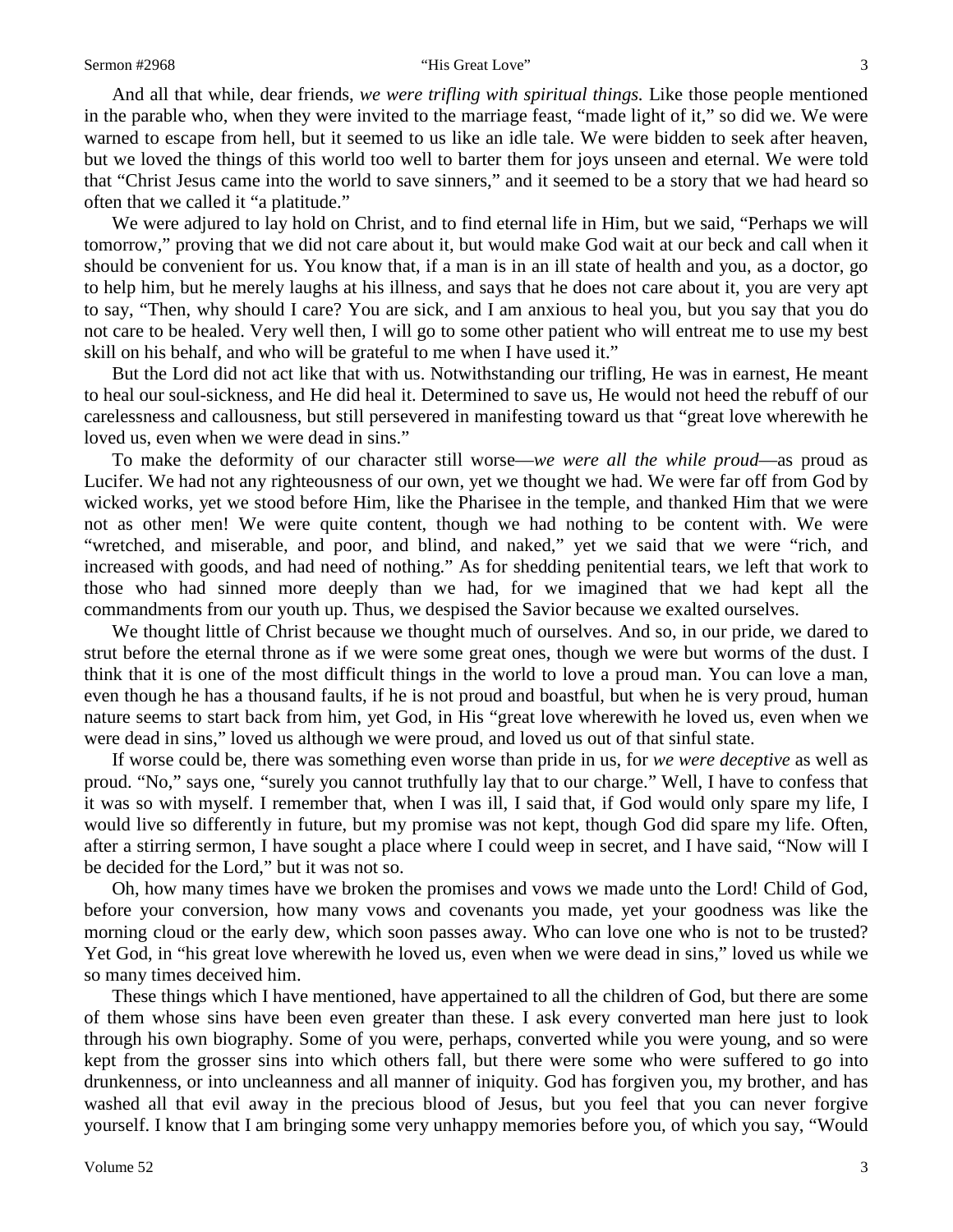God that night had never been, or that day had never passed over my head!" The Lord grant that, as you look back upon those sins of yours, you may feel deeply humbled, and at the same time, may be devoutly grateful to God for "his great love" wherewith He hath loved you!

There have been some, who seem as if they had gone to the utmost extremity of sin—as if they dared and defied the Most High, and yet, notwithstanding their atrocious sins, free grace has won the day. There has seemed, in some cases, to be astern struggle between sin and grace, as if sin said, "I will provoke God till grace shall leave him," but grace has said, "Provoked as the Lord is, yet still will He stand to His purpose of mercy, He will not turn away from the decree of His love,"

Dear brothers and sisters in Christ, I ask you to think this subject over in your own private meditations. There are some things that it would not be right to mention in any ear but the ear of God, for it certainly was a horrible pit out of which He took us, and miry clay indeed out of which He drew us, so we may well praise "his great love wherewith he loved us even when we were dead in sins."

**II.** The second subject for our meditation is, WHAT GOD DID FOR US "even when we were dead in sins."

Well, first of all, *He remained faithful to His choice of us*. He had chosen His people or ever the earth was, and He did not choose them in the dark. He knew right well what their nature would be, and also the practice which would grow out of their nature, so that nothing that has happened has ever surprised the Lord concerning any one of His people. He was well aware beforehand of all their corruption and filthiness, so, when He saw them acting as I have described, He did not turn from His purpose to save them. Blessed be His name for this. It is one of the wonders of His grace and proves the greatness of His love.

Then, next, as He did not repent of His choice, so *neither did He repent of His redemption of His people.* You will find it recorded in Scripture that "it repented the Lord that He had made man on the earth, and it grieved Him at His heart," but you never read that He repented of redemption. Nowhere in Scripture is there such a passage as this, "It grieved the Lord at His heart that He had given His Son to die for such unworthy ones." No, my friends, He had bought us with a price beyond all calculation, even the hearts blood of His only-begotten Son, so that, although we went from sin to sin, and for a time resisted all the calls of the Gospel, He did not turn from His purpose of love and mercy, nor make His atonement for us null and void.

Then, further, in His great love for us, *God would not let us die till He had brought us to Christ*. Possibly, we passed through many perils, and had many escapes. John Bunyan, you will remember, was to have stood as sentinel one night, but another soldier took his place, and was shot. John Bunyan did not know at the time, why the exchange was made, but God had ordained that he should not die till he had been brought to Christ. So fool-hardy was he that, on one occasion, he plucked the sting out of a viper with his bare hand, yet he was unhurt, for God would not let him die while he was such a desperado.

And what wonderful escapes from shipwreck, from murder, from fever, from accidents in a thousand forms some men have had, simply because God will not let them perish, for He means that they shall yet be brought as sheep into His fold. I told you some time ago, that I once talked with a gentleman who was in the famous charge at Balaclava, and I felt moved to say to him, "Surely God had some designs of love toward you, or He would not have spared you when so many were being taken away." Well, in whatever way our lives have been spared, we ascribe it to the great love wherewith God loved us even when we were dead in sins.

We see that great love also manifested *in the way in which God restrained us from many sins*. There have been times in our history when, if it had not been for a mysterious check that was put upon us, we should have sinned much worse even than we did. Something of that kind happened in the case of the well-known Colonel Gardiner. He had made an appointment for the commission of a very gross sin, but the Lord had chosen him unto eternal life, so that night, which he intended to spend in sin, became the time of his conversion to God, and you know what a devout and earnest Christian he became. The Lord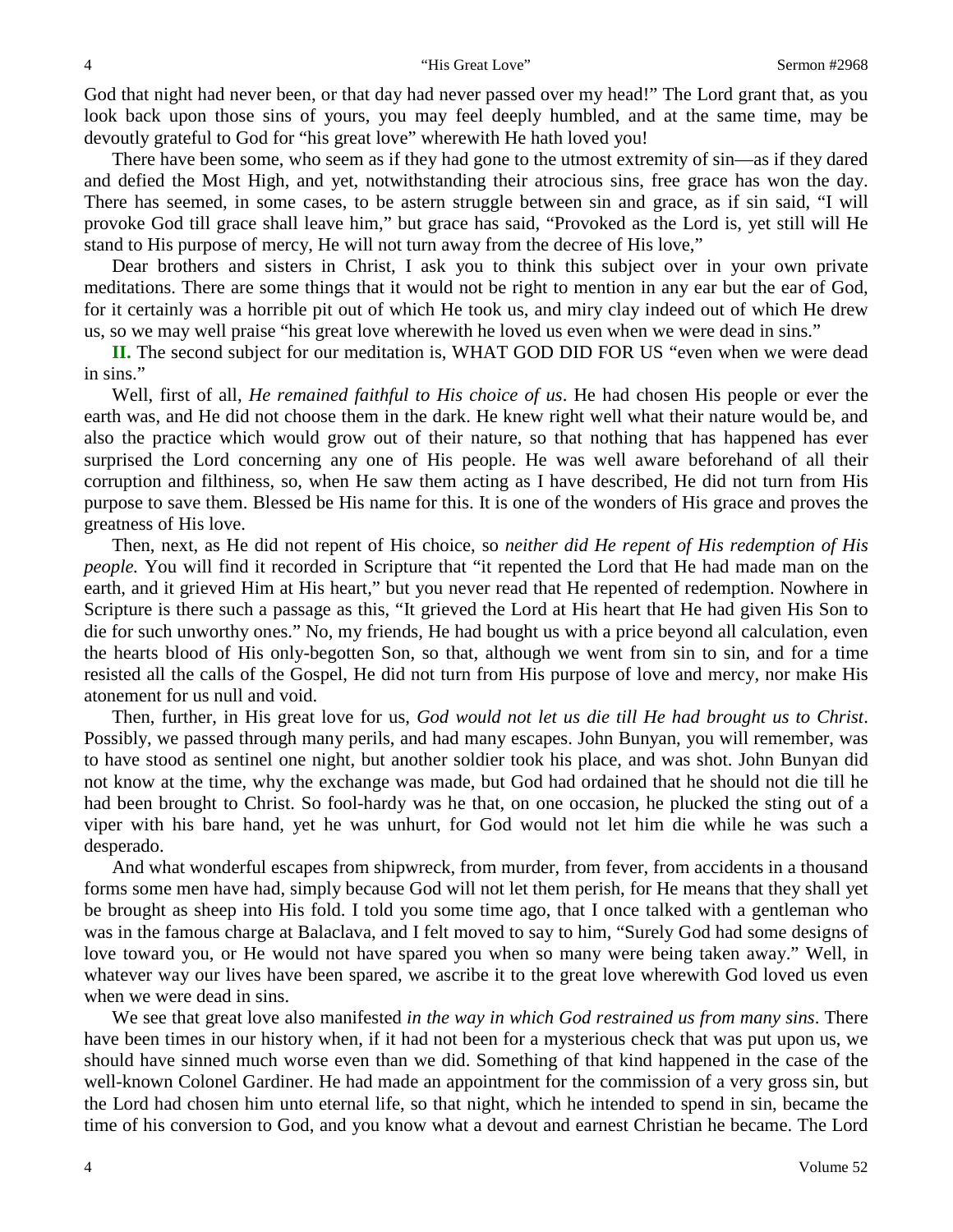#### Sermon #2968 **Sermon #2968** "His Great Love" 5

knows the right time to say to anyone, "Thus far shalt thou go, but no farther." He makes men's minds and hearts, like the sea, to know His will, and to move or be still at His divine command. Cannot some of you, my brethren, recollect the way in which God thus restrained you from going to an excess of riot?

And then, His great love was seen *by the way in which He kept on calling us by His grace*. Some of us can scarcely tell when we were first bidden to come to the Savior. A mother's tears and a father's prayers are, however, among the fondly-cherished memories of that early call. Do not some of you remember that loving Sabbath school teacher, and the earnestness with which she pleaded with you, and that godly minister, and how he seemed to throw his whole soul into the work of entreating you to yield yourself to the Savior?

Others of you cannot forget how, with good books, letters, entreaties, and persuasions from Christian friends, you have been followed, as if the Lord had hunted you out of your sins by all the agencies that could possibly be used, yet you dodged, and twisted, and doubled, this way and that way, trying to escape from your gracious Pursuer. You were like a bird that the fowler cannot take for a long while, or like a wandering sheep that the shepherd cannot find for many a day. But the good Shepherd never gave up the search, He meant to find you, and He did. He had determined to save you, and from that determination He would not be burned aside, do whatever you might.

And at last, there came the blessed day when He subdued you unto himself. The weapons of your rebellion fell from your hands, for Christ had conquered you, and how did He do it? By "his great love"—His omnipotent grace. You were dead in sins when His Spirit came to work them upon you, but the Spirit came, in the name of the risen Savior, with such almighty force of irresistible love that you were carried captive—a willing captive—at the chariot wheels of your Divine Conqueror. Shall we ever forget that blessed time? We sing "Happy day! Happy day!" and well we may, for that conquest is the chief and foremost token of "his great love wherewith he loved us, even when we were dead in sins."

I will not say more about this precious truth, but I will use the few minutes still at my disposal in making a practical application of my subject.

If, dear friends, the Lord loved us with such great love even when we were dead in sins, *do you think that He will ever leave us to perish?* Have you indulged the notion that, under your present trial, whatever it may be, you will be deserted by your God? My dear widowed sister, do you fear that the Lord will forsake you now that your husband is dead? My friend over there—you who have had heavy losses in business—do you not believe that the Lord will help you through? Did He love you when you were dead in sins, and is He going to desert you now? Do you think you will ever have to ask, with the psalmist, "Is his mercy clean gone for ever? doth his promise fail for evermore? Hath God forgotten to be gracious? hath he in anger shut up his tender mercies?"

If you do talk like that, then ask yourself why the Lord ever began His work of love upon you if He did not mean to finish it, or if He meant, after all, to cast you off? Do you think, if that was His intention, He would ever have begun with you? He knew all that would happen to you, and all that you would do, so that nothing comes unexpectedly to Him. Known unto the Lord, from the beginning, were all your trials and all your sins, so that, as He still loved you, in the foresight of all that was to happen to you, do you think that He will now, or ever, cast you away from him? You know that He will not.

Again, if He so loved you even when you were dead in sins, *will He deny you anything that is for His own glory, and for your own and other's good?* You have been praying, but you have feared that the mercy you asked would never come. Think for a moment—He that spared not His own Son, but delivered Him up for you centuries before you were born, will He not freely give to you all that you ought to ask of Him now that you are alive unto Him?

George Herbert speaks of the dew that falls upon the grass, although the grass cannot call for the dew, but you do call upon God to give you His grace, so shall not His grace come copiously to you as the dew falling when God sends it? Doth He water the earth when its dumb mouth opens? Doth He provide food for the "dumb driven cattle?" Then, will He not attend to your cries and prayers when you call upon Him in the name of His well-beloved Son? If He loved you when you were a mass of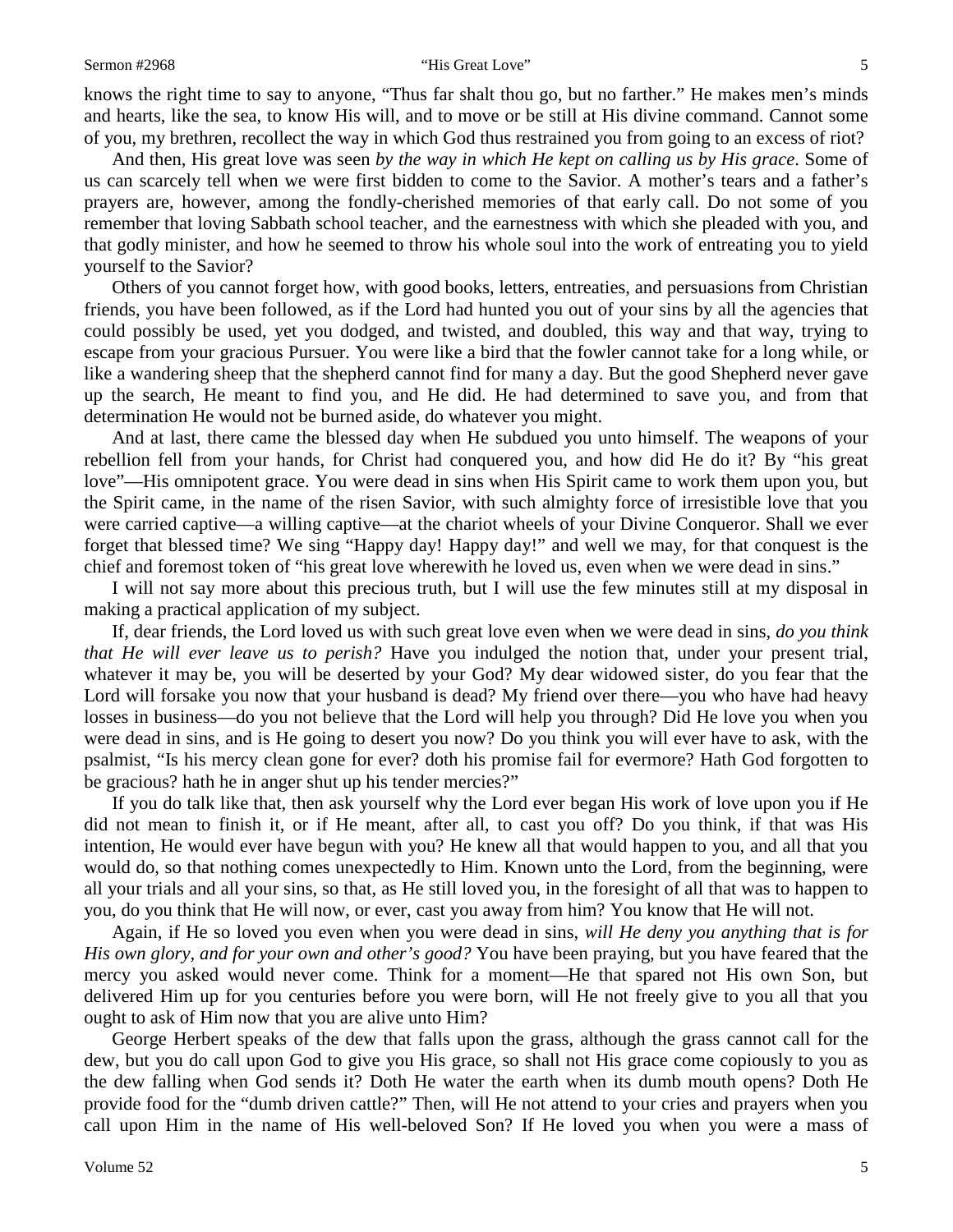corruption, will He not answer your supplications now that He has in you to be an heir of heaven, and formed you in the likeness of His Son? O, beloved, be of good comfort, and let no thought of despondency, or of unbelief, ever cross your mind!

Further, if the Lord loved you thus even when you were dead in sins, *ought you not now to love Him very much?* Oh, the love of God! The apostle does not say that God pitied us, though that is true. He does not say that the Lord had compassion upon us, though that also is true, but Paul speaks of "his great *love.*" I can perfectly understand God's pitying me, I can perfectly understand God's having compassion on me, but I cannot comprehend God's loving me, nor can you. Think what it means—He *loves* you. Sweet above all other things is love—a mother's love, a father's love, a husband's love, a wife's love but all these are only faint images of the love of God.

You know how greatly you are cheered by the earthly love of one who is dear to you, but Paul says that *God* loves you. He that made the heavens and the earth, before whom you are as an emmet, has set His heart's affection upon you. He loves you so much that He has made great sacrifices for you, He is daily blessing you, and He will not be in heaven without you. So dear, so strong is His love to you, and it was so even when you were dead in sins. Oh, then, will you not love Him much in return for His "great love" to you? Is anything too hard for you to bear for His dear sake, or anything too difficult for you to do for Him who loved you so? Dear Lord, we give ourselves to thee, 'tis all that we can do.

Another reflection for you, my Christian friend, is this. If God so loved you even when you were dead in sins, *ought not you to love those who treat you badly?* There are many people, in this world, who seem as if they could not do anything but ugly things. They have not a generous spot in their nature, they are cross-grained, ever quarrelling, and he who would fain live peaceably with them sometimes finds it very hard work. I know some gentle spirits that are deeply wounded by the hard and cruel things that are said or done to them by their relatives or companions.

Well, dear friends, if any of us are treated thus, let us love these cruel people, let us cover their unkindness over with our love, for if God loved us even when we were dead in sins—when He could not see anything in us to love, we also ought to love others for His sake. Even when we see a thousand faults in them, we must say, "As God, for Christ's sake, has forgiven us, so do we forgive you," It is a grand thing to be able to bury in eternal forgetfulness every unkind word or act that has ever caused us pain. If any of you have any thought of anger in your heart against anyone—if you have any feeling of resentment—if you have any recollection of injuries—if there is aught that vexes and grieves you, come and bury it all in the grave of Jesus, for if He loved you when you were dead in sins, it cannot be half so wonderful for you to love your poor fellow-sinner whatever ill-treatment you may have received at his hands.

My last word is to the unconverted, and it is a very sweet and precious word. Do you see, unconverted man, that you need never say, "I dare not come to God through Jesus Christ, because there is nothing good in me"? You need never say that, for Paul speaks of "his great love wherewith he loved us, even when we were dead in sins." Now, if all His people were loved by Him when they were dead in sins, how can you think that God requires anything good in man as the cause or reason for His love? Of all the saints in heaven it may be said that God loved them because He would do it, for by nature there was nothing more in them for God to love than there was in the very devils in hell.

And as to His saints on earth, if God loves them—and He does—it is simply because He will do it, for there was no goodness whatever in them by nature, God loves them in the infinite sovereignty of His great loving nature. Well, then, poor soul, why should not God love *you?* And since He bids you come to Him, however empty you may be of everything that is good, come to Him, and welcome.

Let the text knock on the head, once for all, all ideas of doing anything to win the love of God, and if you feel yourself to be the very worst, and lowest, and meanest of the human race, I rejoice that you feel that, for the Lord loves to look upon those who are self-emptied, and who have nothing good of their own to plead before him. These are the people who will value His love, and upon such people as these it is that He bestows His love. "The whole have no need of a physician, but they that are sick." The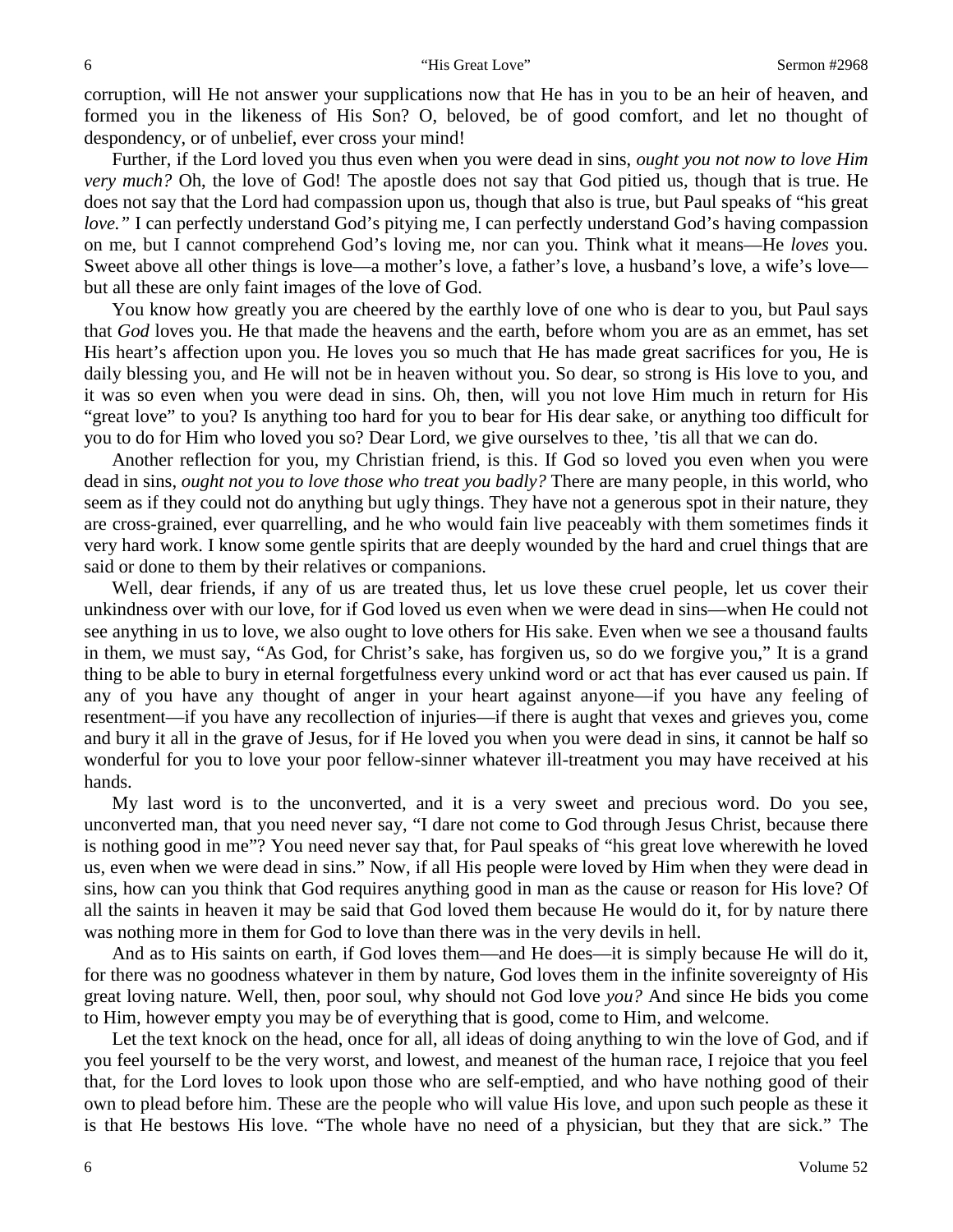hospital is for the man who is diseased, not for the one who is in health, and the Lord Jesus Christ has opened a Hospital for Incurables—for those who cannot be cured by all the medicines of human morality and outward religion. Christ bids them come to Him that He may make them whole.

I wish I had the power to speak of the love of God to the sinner in such a way that He would come to the Lord Jesus Christ, but I will try to put the brush very plainly and simply, and then I will close my discourse.

My hearer, whatever you may have been up to this moment—if you have been a despiser of God, an infidel, a blasphemer—if you have added sin to sin, if you have made yourself black as hell with enormous transgressions—yet all this is no reason why God should not have chosen you, and loved you, and all this is no reason why He should not now forgive you, and accept you? Nay, He puts it thus in His Word, "Come now, and let us reason together, saith the LORD: though your sins be as scarlet, they shall be as white as snow; though they be red like crimson, they shall be as wool."

Come, then, ye blackest of sinners—ye who feel yourselves unfit to be found in a house of prayer ye who, like the publican in the temple, scarcely dare to lift up your eyes to heaven—you condemned ones, who fear that there is no hope for you—let me assure you that in you there is space for God's mercy to be displayed, elbow-room for His grace to work. Come to Jesus just as you are, accept the atonement made by His own blood, and be saved here and now, for He waits to be gracious, and He has said, "Him that cometh to me, I will in no wise cast out."

I recollect the time, many years ago, when I would have given both my eyes to hear such truth as I have preached tonight. It would not have mattered to me who had told it to me. If it had been a man of stammering tongue and faulty grammar, if He had but said to me, "Salvation is of God's grace, not of your merit, it is of God's goodness, not of your holiness, you have nothing to do but to rest on what Christ has done, for God loves even thee who are dead in sins,"—if I had known that, I think I should have found peace with God long before I did.

Does anyone say, "But I want to feel, and I want to do, and I want to find out this, and that, and the other"? You want nothing of the kind, sinner. Christ has done it all. To take any merit of your own to Christ, would be worse than carrying coals to Newcastle. Come just as you are, empty-handed sinner, bankrupt sinner, starving sinner, thou who art at the very gates of hell, for—

> *"There is life for a look at the Crucified One; There is life at this moment for thee; Then look, sinner—look unto Him, and be saved,— Unto Him who was nailed to the tree."*

#### **EXPOSITIONS BY C. H. SPURGEON**

#### *PSALM 30*

May the Holy Spirit, who inspired the writer of this psalm, now lead us into its inner meaning! It is entitled "A Psalm and Song at the dedication of the house of David, "or rather, "A Psalm; a song of dedication for the House. By David." It was a song of faith, since David did not live to witness the dedication of the temple, for which he had planned in his heart, and for which he had laid by in store. Though he knew that he would not be permitted by God to build it, he took delight in writing a psalm which might be sung at the opening of the temple. Thus it begins—

**Verse 1.** *I will extol thee, O LORD; for thou hast lifted me up, and hast not made my foe to rejoice over me.*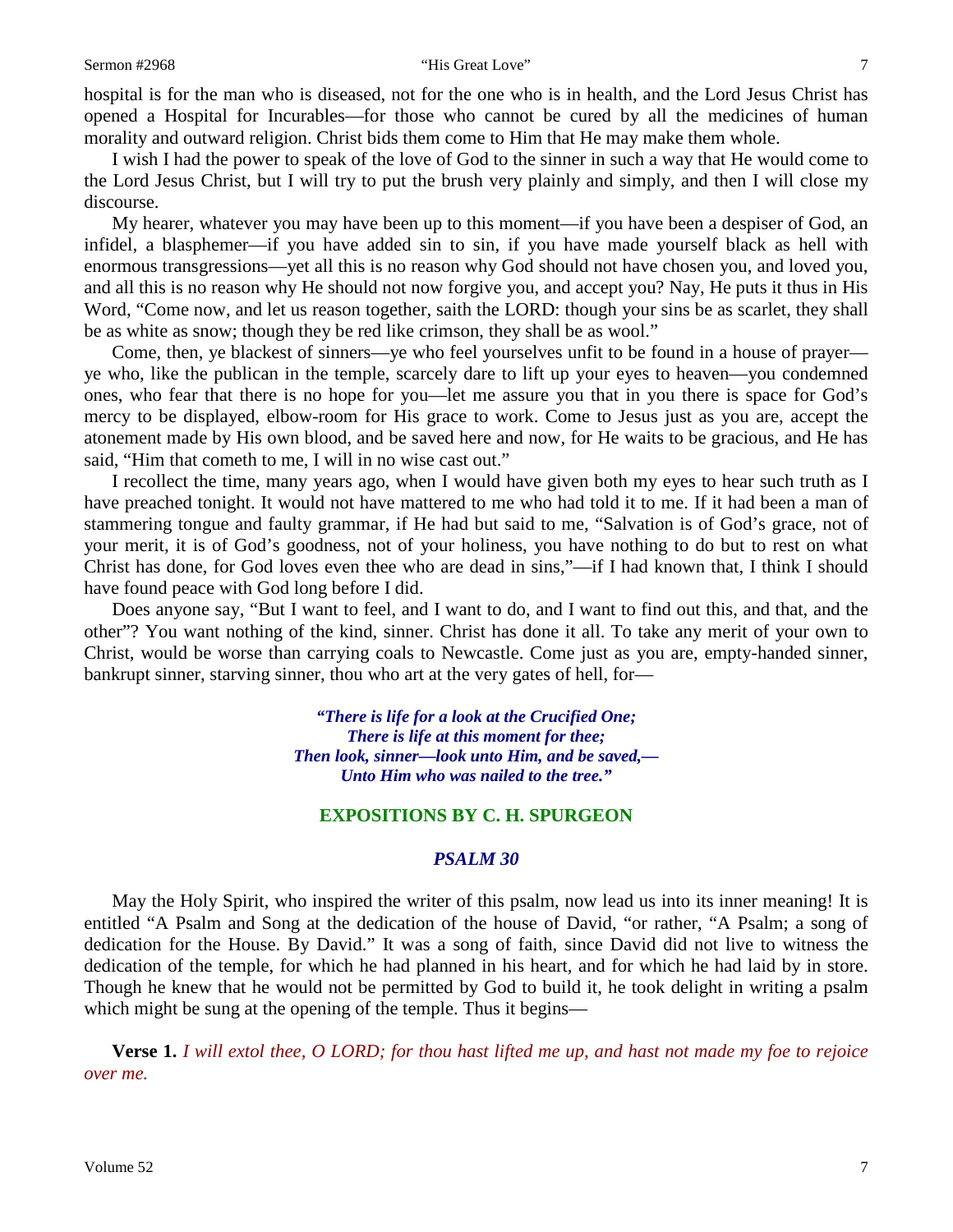"I will exalt thee, for thou hast exalted me. I will lift up thy praise, because thou hast lifted up my spirits. I will bless thee, for thou hast blessed me," Our song of praise should be the echo of God's voice of love.

"Thou hast not made my foes to rejoice over me." You remember that this was one of the three things put to David as a chastisement for his great sin in numbering the people, "Wilt thou flee three months before thine enemies, while they pursue thee?" He here praises the Lord that such calamity as that did not come upon him. "Thou hast not made my foes to rejoice over me." Sorrows averted should be the occasion of grateful songs of thanksgiving.

### **2.** *O LORD my God, I cried unto thee, and thou hast healed me.*

The king and the people had been sorely smitten with sickness on account of his sin, but the Lord, in mercy, bade the destroying angel sheathe his sword when he "was by the threshing-place of Araunah the Jebusite,"—the very place which afterwards became the site on which the temple was built. It was well, therefore, at its opening, to praise the God who heals his people. We ought to praise the Lord more than we do for our recovery from sickness. Employ the physician if you will, but when healing comes to you, magnify the Lord for it, and ascribe the glory of it to His holy name.

**3.** *O LORD, thou hast brought up my soul from the grave: thou hast kept me alive, that I should not go down to the pit.*

Here is a double mercy to sing of—not dead, and not damned. Life spared is something for which to praise the Lord, but to have the soul saved from going down to the pit is a cause of still greater thanksgiving. Oh, praise the name of the Lord, ye who love Him, and trust in Him, for He has delivered you from going down into the pit!

#### **4.** *Sing unto the LORD, O ye saints of his, and give thanks at the remembrance of his holiness.*

David seems to say to the saints, "Do not let me sing alone, but all of you join in the chorus." He does not invite reprobates to praise the Lord, but he says, "Sing unto JEHOVAH, O ye saints of his." I think it is very wrong to have the praises of God sung in public by ungodly men and women, as there sometimes are, the singing should not be left to a godless choir. Oh, no, "sing unto the LORD, all ye saints of his," for you only can sing sincerely unto him.

"Give thanks at the remembrance of his holiness,"—at the very memory of Him, at the remembrance of the whole of Him, for that is His holiness, His wholeness, the entire, perfect character of God. O saints below, sing as they do in heaven, for their song is "Holy, holy, holy, Lord God Almighty."

## **5.** *For his anger endureth but a moment;*

Notice that the words "endureth but" are inserted by the translators, and very properly so, but see how the passages reads if you leave them out, "For his anger a moment," That is long enough for Him to display it, for it is His strange work, and long enough for us to endure it, for it might crush us if it lasted longer.

## **5.** *In his favor is life:*

Life came to Jerusalem, in David's day, as soon as God smiled upon it, and life comes to us as soon as we taste of His favor, even though we have been ready to die of despair.

**5.** *Weeping may endure for a night, but joy cometh in the morning.*

As the dews are appropriate to the night, so is weeping seemly for us when Jesus hides his face from us. The children of the bride-chamber may well mourn when the heavenly Bridegroom is taken from them, but it is only for a night. Morning will end our mourning. Our night-sorrow is for the night, but our joys are for a day that will know no evening.

### **6.** *And in my prosperity I said, I shall never be moved.*

It is a pity to say too much, very few people fall into the opposite fault of saying too little. It is always a pity to be counting with certainty upon the future, and presuming, because of the hopefulness of the present, that this state of things will last forever David was not wise when he said, in his prosperity, "I shall never be moved."